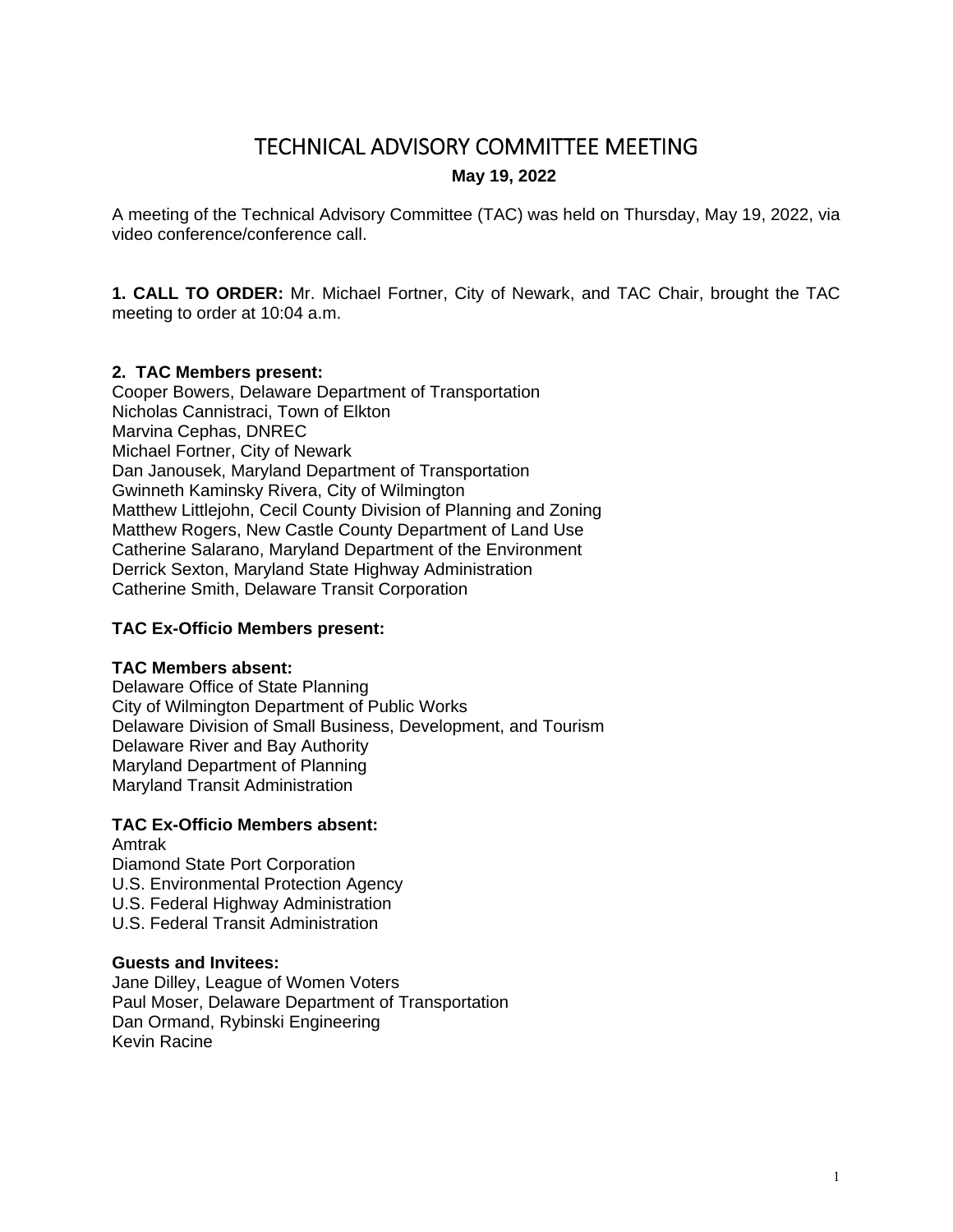#### **Staff:**

Dan Blevins, Principal Planner Heather Dunigan, Principal Planner Sharen Elcock, Executive Assistant Dave Gula, Principal Planner Randi Novakoff, Outreach Manager Bill Swiatek, Principal Planner Jacob Thompson, Senior Planner Dawn Voss, Administrative Assistant Tigist Zegeye, Executive Director

Minutes prepared by: Dawn Voss.

#### **3. MINUTES**

Approval of the April 21, 2022, TAC Minutes.

**ACTION:** On motion by Ms. Gwinneth Kaminsky and seconded by Mr. Matt Rogers TAC approved the April 21, 2022, TAC minutes.

Motion passed. **(05-19-22-01)** 

# **4. SUBCOMMITTEE UPDATES**

None

# **5. PUBLIC COMMENT PERIOD**

None

# **6. Appointment of Nominating Committee for TAC Chair**

Mr. Mike Fortner said it is time to form a nominating committee to appoint a chair and vice chair for the TAC. Mr. Fortner asked for volunteers and said the committee will meet via Zoom or phone call and Ms. Dunigan will help. As the chairperson for two years, he would usually step down at this point. Ms. Dunigan added that Matt Rogers as vice chair would usually become the chair so this is appointing a vice chair and Mr. Fortner could be on the committee if he would like. Mr. Matt Rogers asked if he should be on the committee as he is willing to become chair. Ms. Dunigan said there is no formal rule in the bylaws, but it would be awkward for Mr. Rogers to nominated himself as chair. Mr. Dan Janousek said he is not stepping up because he has not been with this MPO for very long and the MPO has a limited role with Cecil County. Ms. Cathy Smith volunteered. Mr. Fortner said he and Ms. Smith will have a report at the next meeting.

Ms. Gwinneth Kaminsky said it seemed like a pattern had been established of having one from each state as chair and vice chair and asked if we are continuing to do that. Ms. Dunigan said we used to do that, but it is not required in the bylaws.

# **ACTION ITEMS**

None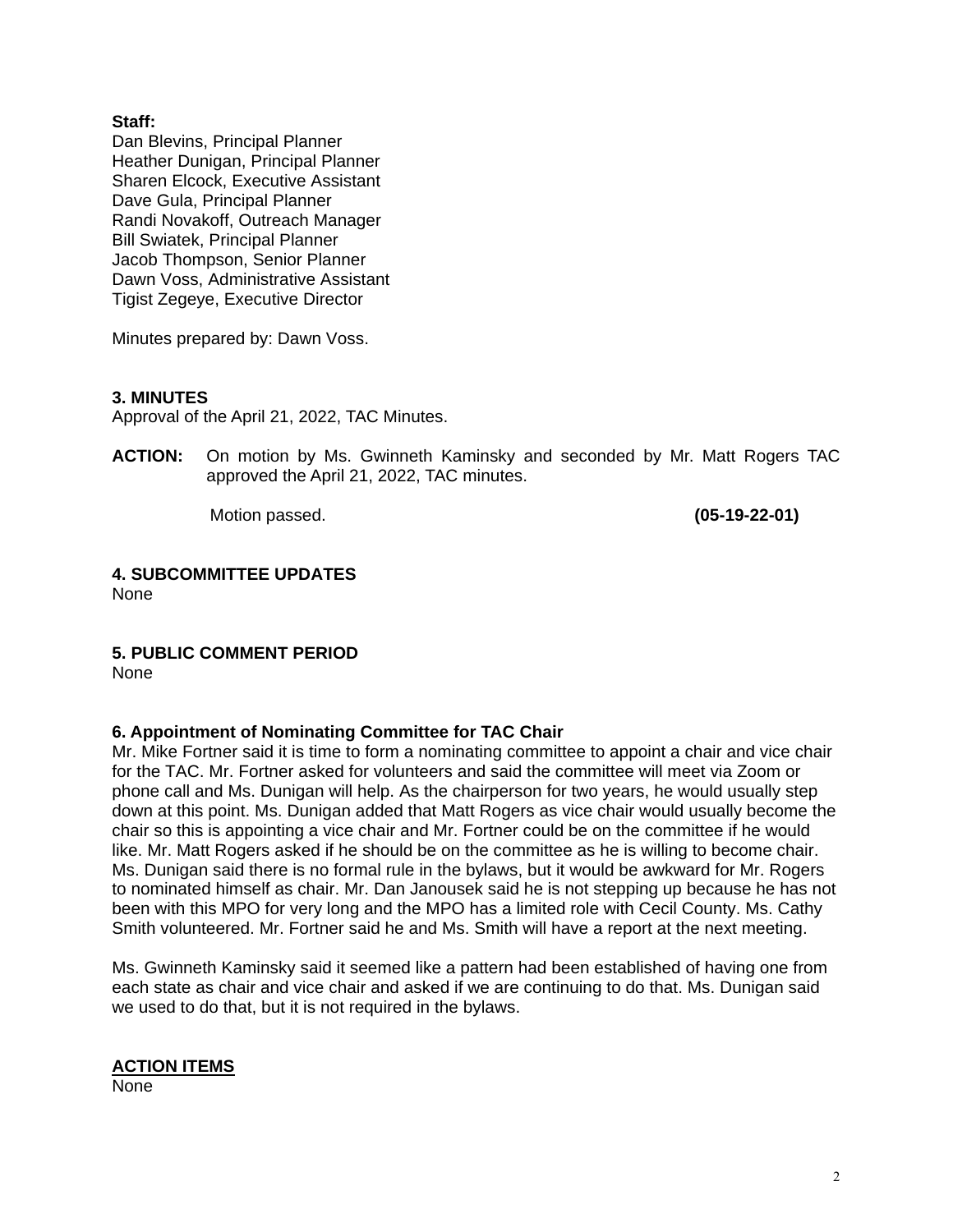#### **PRESENTATION/DISCUSSION ITEMS:**

#### **7. New Castle County Comprehensive Plan Update**

Mr. Matt Rogers said the plan was presented to the Planning Board on May 3rd. There was a fair number in attendance, and the plan received a lot of support. The County is currently working on addressing the PLUS comments received from the State. The comments were constructive so almost everything could be adopted. DNREC and a number of other agencies offered additional resources regarding opportunities for additional funding with resource preservation and other resources. They also worked with the county's Open Space Advisory Board to coordinate with them to preserve as much as logical to protect the resources and open space. June  $21<sup>st</sup>$  will be the Planning Board business meeting where the Planning Board will have their vote. Then, the plan will move through County Council and also go through the State process. An extension will be formally requested on June  $2<sup>nd</sup>$ . In July, Ms. Tricia Arndt will join the team to deliver a presentation to the governor's Cabinet Committee showing compliance with the PLUS comments and requirements.

#### **8. DelDOT Bicycle Pedestrian Funding Pool Projects**

Mr. Paul Moser is an engineer with DelDOT's Active Transportation to Community Connection Section. This section manages several different pools of federal and state funding mostly for bicycle and pedestrian infrastructure projects as well as urban streetscapes. The Bike/Ped Pool is a state and federal match program where the state puts up 20%, usually from CMAQ. The 2018 Blueprint for Bicycle Friendly Delaware was used to develop a transparent process. When this program started, there was a backlog of projects that were state objectives including the Jack Markell Trail, the Georgetown to Lewes Trail, and the Juncture Breakwater Trail. Once those goals were achieved, they began a prioritization process. This process was done for the first time last year in New Castle and Sussex Counties. It funded the study of the Augustine Cut Off, as well as the design of a pathway on School Lane in New Castle. This year, the prioritization process in New Castle County was done cooperatively with WILMAPCO. For the prioritization process, local governments and WILMAPCO were asked to find viable projects and submit them. In October, WILMAPCO sent a project list. The projects went through modeling, were ranked, and then reviewed to determine if these projects are possible and if they fit into the program. The report was published announcing what will be done in the coming fiscal year.

The first step is mobility modeling, which drives much of the process. When Mr. Moser first started working with DelDOT there was a desire to have a data driven process to have something more robust behind the decision to select projects. Travel modeling looks at how well people are connected by bicycle from where they live to destinations. The plan defined destinations as public transportation centers, employment centers, schools, community centers, and parks. The modeling determines if building a project changes that connectivity. The level of traffic stress (LTS) scoring helps them understand how traffic conditions affect who will ride on a road, so they can understand how a project might improve conditions for people with lower tolerance of traffic stress. The thinking is that if there were better infrastructure, people might cycle more, which bears out in research and anecdotally. LTS 3 is probably where you are if you cycle around and Level 4, you will cycle anywhere. Modeling looks at improvements based on this level of traffic stress metric. Anyone who is interested in more information about the modeling can contact Mr. Moser. After modeling to determine how much the projects improve things, they do a programmatic review to determine if there are specific environmental constraints, the feasibility to construct something with the available funding, the right-away constraints, and if it works within the program. The defined window is \$500,000 to \$4 million in project costs, where it makes sense to use this program. If a project is much lower, it is not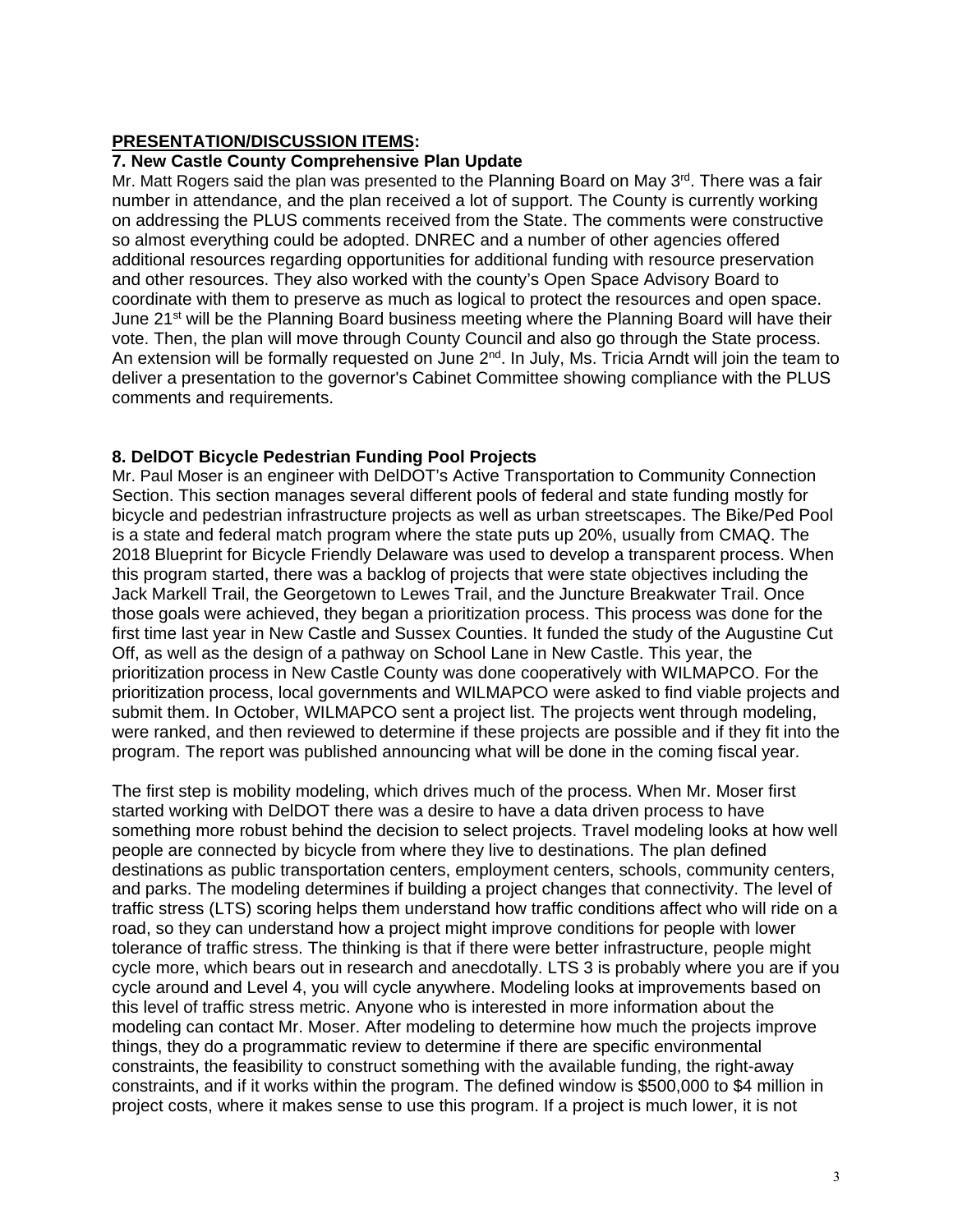worth using federal funds for the design as the whole project is consultant fees. They work with WILMAPCO and Dover/Kent MPO. They also look at other projects in the area to see if those plans improve bicycling infrastructure in that area.

The report is final now and will posted on DelDOT's website. It goes over the methods and breaks down the results in detail. WILMAPCO submitted eleven projects from a variety of plans, including the New Castle County Bike Plan, Wilmington Bike Plan, and the US 40 Plan. These projects were broken up into feasible segments for analysis. The projects were plotted across New Castle County and ranked. The project that ranked highest was an East Coast Greenway Project on Route 4. A pathway on Old Baltimore Pike connecting from Route 72 to Salem Woods ranked second, with the 12th Street protected bike lane in Wilmington coming in third. The improvements are broken down relative to each other and scaled on a value of zero to five. The project with the highest score in transit or employment or schools gets a one and everything is ranked linearly down to zero from there.

The East Coast Greenway Gap on Route 4 will move to design in this fiscal year. This is on the east side of the Route 273 and Route 4 interchange. The path goes from a ten-foot continuous hot mix path that is mostly continuous to Newark. Then it turns into a five-foot concrete sidewalk right against the curb and continues like that across this super intersection with no throughs. It connects to another sidewalk, which then continues further towards the hospital and other destinations east. Modeling shows where the mobility improvements are concentrated to show who will benefit from this project being built. For example, this area would be connected on a low stress cycling network to employment centers. A map was shared to show the diffused mobility improvements related to this pathway. Cyclists can get from Newark to destinations connected by this project on paths that are LTS 2 and 3, but there is improvement connecting people in Brookside as well as Newark on this continuous path. The modeling shows who is getting an improvement from this project and helps to understand what the project accomplishes.

The second project was Old Baltimore Pike Sidepaths from SR 72 to Salem Woods. This builds off of that Route 72 pathway that goes to Newark. DelDOT has another capital improvement project going west from Route 72 almost to Route 896 and they are pushing to have a pathway constructed as part of that. There are a lot of environmental, historic, and cultural resources there, which may be challenging, but it would be good to get a pathway from Salem Woods to Route 896 and towards Iron Hill. Previously there was a Pave and Rehab in 2020 that installed pedestrian signals as well as a plan for pedestrian improvements, so DelDOT has looked at this before. They are going to request a ten-foot pathway with a little bit of buffer space. They would like to go directly into design but will have to do a feasibility study, a concept study. Some places are wide open and well suited for putting a pathway behind the curb without too much modification. The bridges are pinch points but nothing that cannot be accommodated. There is sidewalk on and off throughout the corridor, and there is bus service. There is a surprising amount of pedestrian activity and a number of destinations in the area. A couple of direct connections can be made to the neighborhood between Route 72 and Salem Woods to make Salem Woods an LTS 2 improvement to mobility.

This year, they looked at Environmental Justice Analysis using WILMAPCO's EJ zones to see where the improvements are located. In conversation, someone said to Mr. Moser that in the lens of equity, Commons Boulevard does not do anything, but when looking at how this would be constructed, and who benefits from the trip connectivity, it was Southbridge, West Center City, and places that were environmental justice areas. Just because a project is not next to an EJ neighborhood does not mean the connectivity improvements will not reach them. Providing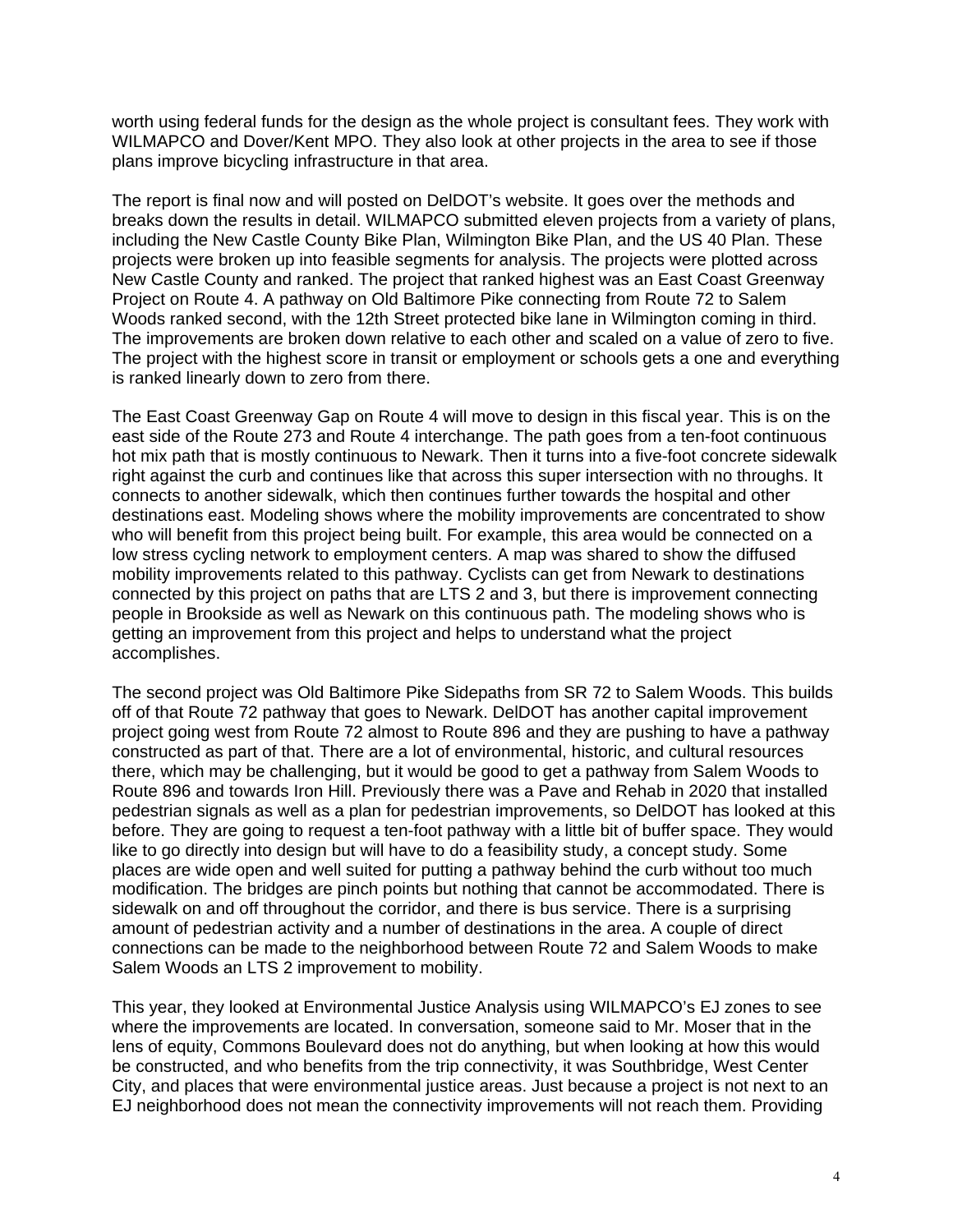new routes to people who live there is a more robust way of looking at environmental justice. The East Coast Greenway project in Wilmington ranked first in that realm. The Old Baltimore Pike side path had no impact. They are thinking of adding this to the prioritization metric. It was included in the report, but was not a driver. They also did a cost estimate and will fund design on the East Coast Greenway and the Old Baltimore Pike projects.

Ms. Dunigan said the projects that Mr. Moser evaluated this year were the top ten bike/ped projects within New Castle County in WILMAPCO's Regional Transportation Plan. Going forward, the plan is to have a call for projects every year in the late summer or early fall to have a list for DelDOT in October. This will get that additional local government input for that list of projects given to DelDOT to analyze. Projects will be submitted by our partners, go through the WILMAPCO project prioritization process, then shared with DelDOT.

From the chat: Dan Janousek MDOT: Sharing Maryland Bicycle level of Stress Application. Questions: Nate Evans nevans1@mdot.maryland.gov https://experience.arcgis.com/experience/8f01552b8ff745d8902476a7c569f64c/

# **9. New Castle County Traffic Operations Plan**

Mr. Dan Ormand works with Rybinski Engineering, who works as the program managers and consultant for both DelDOT TMC Operations and DelDOT Planning to put together the Transportation Operations Management Plan (TOMP). Historically, TOMP was a massive data collection effort, followed by a report. The original TOMP was completed in the year 2000. The last New Castle County TOMP report was completed in 2010-2011 and traffic data was manually collected for a week in different locations, and then based on that data, recommendations and insights into operations were completed. Over the last ten years, DelDOT has added hundreds of detectors throughout the state. These detectors continuously feed traffic operations data into the DelDOT integrated transportation management system. DelDOT Operations located at the TMC in Smyrna uses this data to manage hour-to-hour, day-to-day mobility of the transportation system, making travel safer and more efficient with the ultimate goal of improving the lives of Delaware residents and visitors. With all that data, TOMP is DelDOT's mobility management program. Just as you need to understand the condition of roads and bridges and the locations and causes of safety issues, the State needs a comprehensive, consistent statewide approach to understanding mobility. TOMP is enabled by the integration of operations and planning and turns operations data into planning information that can support projects by providing data driven project prioritization. TOMP reports also develop short term recommendations that can improve mobility.

Using the operations data, the process begins with looking at AADT trends. For New Castle County, which is the current TOMP report to be published by the end of this calendar year, data was collected from around one hundred different detectors to see what the current AADT trends were. These were compared to volumes from a few years ago, and to the 2010 TOMP report, to understand traffic population growth and changes, where trends in the AADTs are changing, and understand the demand. Hourly volumes along corridors throughout the day were compared to understand how the traffic demand changes on a daily basis, hourly basis, and to identify peak periods. One interesting finding is on Interstate 95, where there are northbound AM peak and southbound PM peak trends, the detector on I-95 at the Maryland state line shows no AM or PM peak, but demand goes up throughout the day, levels off, and then comes down in the evening. The understanding of traffic demand can provide insight on when to look for congestion and during which periods congestion should be measured.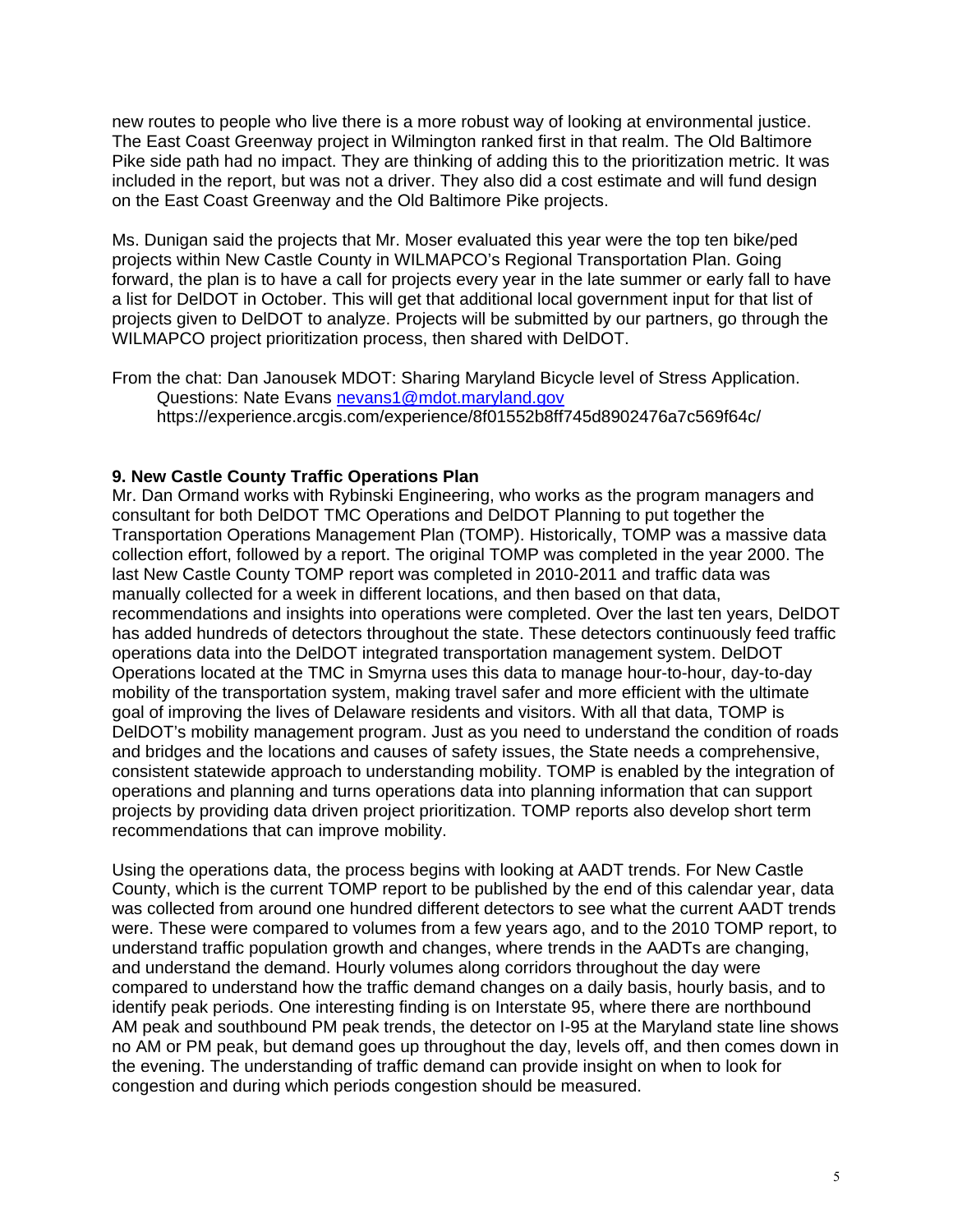The first data used is DelDOT's Bluetooth travel time system data. The team looks at peak periods, typically weekday AM and PM, but also weekend and seasonal time periods if it makes sense. For Sussex County, the team looked at AM and PM weekday peaks, but at summer as well. Summer traffic was a major focus in Sussex County due to the beach resorts. The first travel time congestion measure looked at is the travel time reliability, which is the 95<sup>th</sup> percentile peak hour travel time over the uncongested travel time, which is the speed limit travel time or the 15th percentile travel time. Looking at these unit list metrics provides a consistent measure of congestion across the different roadway types. After looking at the worst measured reliability, the team looks at the average, which is the travel time index that shows where there typically is congestion during the peak hours. Then the congestion frequency is another way to combine reliability and travel time index measures into one to see where it is sometimes congested or consistently congested. In New Castle County there is a lot of congestion, so the team had to look deeper to see where severe congestion is occurring. Severe congestion was defined as a travel time reliability greater than 2.5, which means the 95<sup>th</sup> percentile peak hour travel time is two and a half times greater than free flow travel time. Then the recurring is where the travel time index is greater than one and a half, and the non-recurring is where the travel time index is less than one and a half.

After using the travel time data to filter the congestion throughout the county, The team did a reality check, asking Mr. Dan Blevins if the graph data shown makes sense. It is important to ensure you are not putting too much faith and assumptions into the data. Congestion hotspots were identified where further analysis was to be completed to identify causes of congestion. Then short-term recommendations to address the mobility issues were made. For example, looking at the Churchman's Crossing hotspot, they overlay the critical movement summation data, which is a process of looking at turning movement counts and signal intersection geometry to understand the demand versus capacity of the intersection and whether there is a poor level of service or not. Using the CMS, the team can pinpoint where the bottlenecks along these corridors are and dig deeper into why there is congestion. Where there was construction when the data was collected is considered. An active project during the data collection period will impact the capacity of the roadway and potentially show congestion where it normally would not be. Crash history is considered to see if there are high-crash locations that are causing congestion, where safety improvement might be beneficial for not only safety but operations. There are a few locations where there is congestion along the corridor in one direction for the AM or PM, and looking at the signal timing and coordination, helps with understanding that there is a heavy inbound progression in the morning that is being prioritized with signal timing and that is causing congestion in the opposite direction, but there are fewer vehicles so there is a purpose for that congestion. The team considers transit information to understand if these corridors are highly used transit routes to have a full, comprehensive perspective of how these corridors are used and how their operations impact not only vehicle users but transit users.

The major outcomes of TOMP from a planning perspective, with all of the construction projects, and planned projects that are documented for each hotspot, is making sure that there is a clear understanding of what projects are in the pipeline, and when they are going ahead. With that the TOMP report provides clear perspective of where one location might be worse than another. There is also project prioritization where maybe a project is moved up or projects are reprioritized in the short term or mid-term. Then also maybe there are locations where congestion is found where more study is needed to understand what is happening to have improvements come down the pipeline. The TOMP also looks for short-term improvements. These are smaller projects that are outside the large capital program that can make a difference at critical locations. For example, re-striping can improve operation, signing, signal phasing, or traveler information can balance traffic demand. In Sussex County, one of the congested areas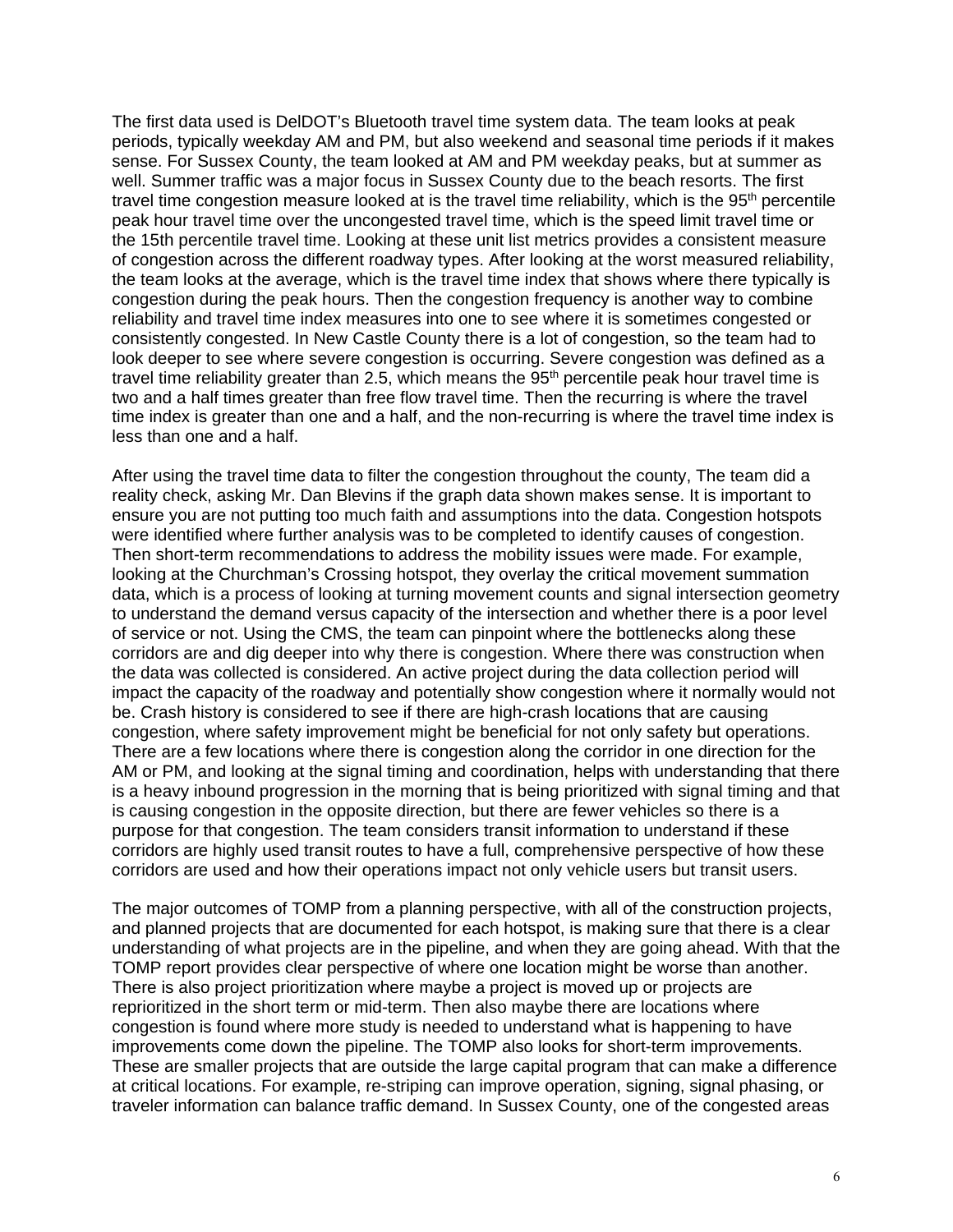was Route 1 in Rehoboth, and with some analysis, it was found that 40% of summer traffic coming down Route 1 going to Ocean City used Route 1 instead of 113. During the peak times, the delay along Route 1 is a longer travel time, so the idea was to use VMS and traveler information to balance out the traffic demand to make sure one roadway is not overused versus another. An example of that in New Castle County is the current I-95 project, which is VMS northbound on Route 1 at Route 72, which shows the travel time difference to Wilmington Riverfront from Route 1 to I-95 verses US 13. That provides information to travelers that if there is an incident or congestion on one of those routes, it is faster to take the other route.

Looking ahead, the team is working on an update to the New Castle County TOMP using 2019 data due to the pandemic. The plan moving forward is to have a three-year cycle of the of the countywide TOMPs with the next New Castle County TOMP after this one scheduled for 2025, using 2024 data. The schedule is not solid because they want to make sure that they are documenting and considering population growth, COVID-19 pandemic impacts, and major project impacts. If there is not a lot of change, they need to consider if it is worth doing a countywide study. For future enhancements, DelDOT has a lot of detectors and a lot of information and may integrate more data and make it easier to analyze impacts of weather and transit. Perhaps bike/ped information could be integrated into this process. For user enhancements, they are trying to pull all the data into a cloud platform that is accessible and have interactive mapping and data sharing features, so that this operations data can be used and shared by transportation planners and others for their projects.

#### **10. City of New Castle Transportation Plan**

Ms. Heather Dunigan said the City of New Castle Transportation Plan Update is nearly completed. The purposes of the plan are largely drawn from the recent City of New Castle Comp Plan: to improve the mobility and connectivity of the trails and parks of the community, enhance health and livability, reduce the illegal truck traffic that cuts through local streets, improve safety, address the current flooding and future anticipated sea level rise impacts, improve gateways to the historic city and tie in the identity of the surrounding neighborhoods to the historic city, and look at parking.

To date, community input has been gathered through a visioning process and review of initial draft alternatives using a variety of in-person and online formats. Using feedback from two public meetings about the draft alternatives, the Planning Team is now recommending preferred alternatives.

One of the concerns the team heard was speeding traffic, particularly on local streets. It is recommended that the speed limit be lowered to fifteen miles per hour for many of the local streets and to twenty-five or thirty miles per hour for some of the surrounding streets. At the virtual workshop in September 67% of attendees supported this and, at the in-person workshop it was supported by 94%. The team recommends retaining this as a recommendation.

The US 13/SR 273 intersection is highly congested. The team did not feel like they could tackle detailed recommendations for this, but DelDOT has done a feasibility study for this location. So, the recommendation suggests allowing DelDOT to continue to work on this intersection. At the in-person workshop, this idea was supported 79% so we recommend keeping that in as a recommendation.

SR 273 and SR 141 intersection is large and challenging for pedestrians to navigate. The East Coast Greenway travels through there, but it is a challenge to cross on a bike or walking. There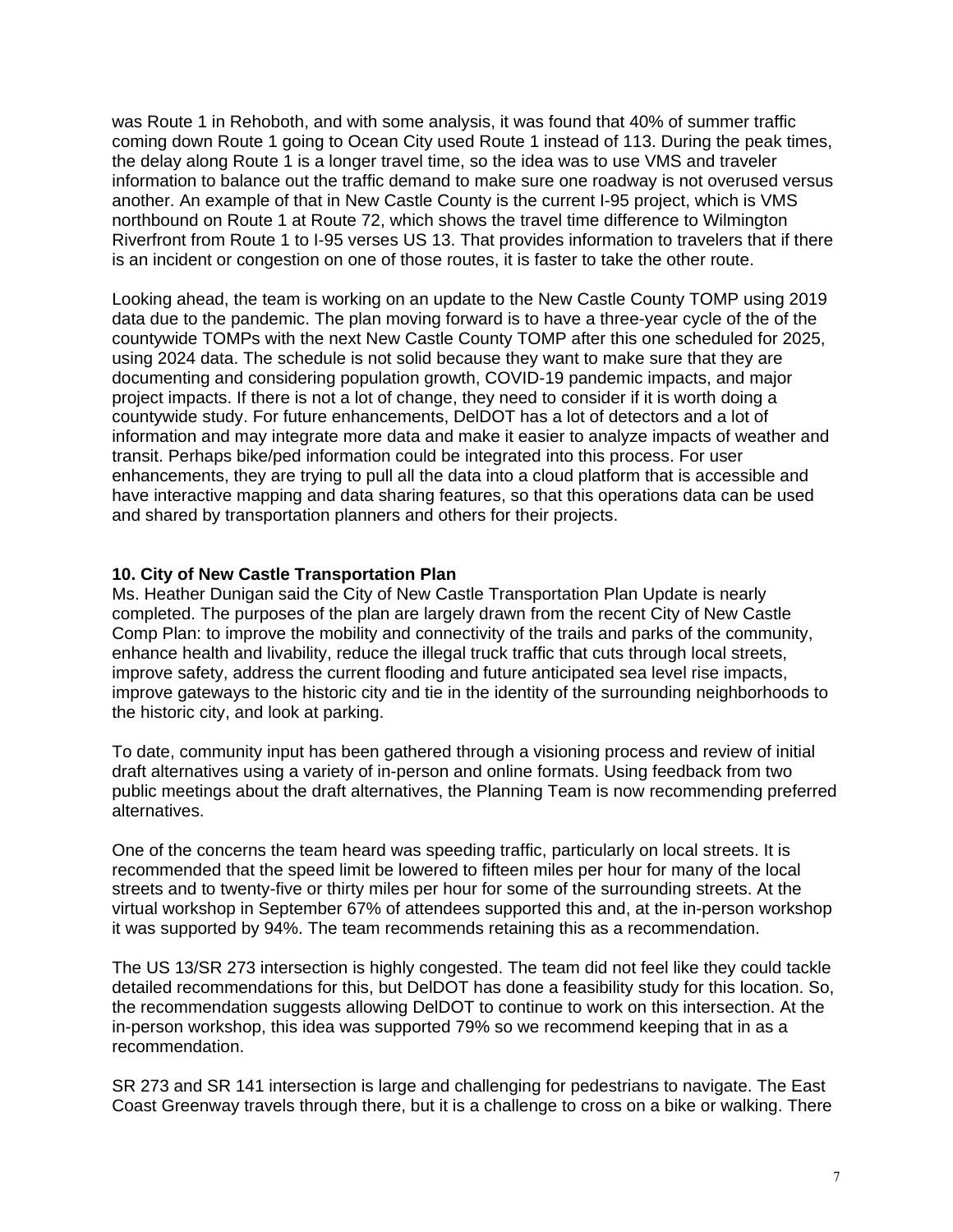are also congestion concerns, though it is suspected that is not based on the traffic volumes on that stretch of Route 273, but because the intersections that bookend it have problems. If the intersections are fixed, that entire corridor could improve. Concept one has a better trail connection with better crosswalks. Both of these options would cul-de-sack 14th Street so people would need to go out the other way. This would take one leg out of a five-legged intersection. Concept two is similar, except it has no-turn-on-red to improve pedestrian safety at the crossings. Neither of these options were popular with the public, so the team looked further at the impacts of cul-de-sacking 14th Street and found that it would not have much benefit to the signal timing, so neither of these recommendations will be included. Another option was a protected intersection. The focus is on better pedestrian and bicycle mobility through the intersection and having a more direct movement across the intersection. This option was only presented at the in-person City Council workshop in November, and only 36% of attendees supported it. However, it is recommended that is stay in for further analysis including additional outreach to the public as this option achieves the goals of the study the best.

The intersection of Delaware Street at Route 9/Ferry Cut Of is a main connection between the historic district and the main shopping center for the town, which is within walking distance. The Delaware Street/Route 273 intersection directs people into the historic district. Drivers have to physically turn to stay on Route 9. It does not create a gateway either, so people accidentally end up in the historic district, including some trucks because they do not realize they are supposed to turn. Option one improves the pedestrian connection through here. Option two creates a gateway to Delaware Street toward the historic district, where people would have to physically turn to access the historic district. This also creates a landscaped welcome to the historic downtown. Option one had 34% support at the virtual meeting and 30% in person, whereas option two had 69% support in September and 75% support in November. Retaining concept two is recommended.

The intersection at Ferry Cut Off at Chestnut Street and 6<sup>th</sup> Street also required drivers to turn to remain on Route 9. There are also severe flooding issues at this intersection. There is no pedestrian connection there. This is the first major intersection you encounter traveling from northeastern parts of City of New Castle towards the downtown, and there is no way to cross the center section walking or biking. The first option addressed cut-through traffic by physically closing off this intersection and sending people to the next. The second option is called the Dutch left, which creates a round about where drivers U-turn to get into the historic district from Ferry Cut Off and Route 9. The separator roads had only 39% supporting it at the September meeting, 46% at the City Council workshop, and 31% very strong strongly opposing it. The team had a focus group with the police chief and fire chief and they had issues with this. The second option had better support at both the virtual workshop and the in-person workshop. Some modifications were recommended after meeting with the emergency responders. They were concerned about egress out of the city going northbound, so reducing the green space was recommended to create a shoulder to help traffic get out of the way of emergency vehicles. Either option has green space incorporated, which will help with stormwater management. Moving forward with concept two is recommended.

On 7<sup>th</sup> Street, drivers should turn onto Washington Street to access US 13 or I-95, but if they go straight, they go to the historic district. There is also some bike lane and sidewalk, but it could be improved. One option is to add a lot of signage to make the turn obvious. This had mediocre support with 43% at the virtual meeting and only 23% of the in-person meeting. The second option would physically realign the road to make an obvious, gentle turn to stay on Route 9 and go on to Washington Street and create a turn to go into the historic district. This option was supported by 75% at the virtual meeting and 77% in-person. Both are recommended as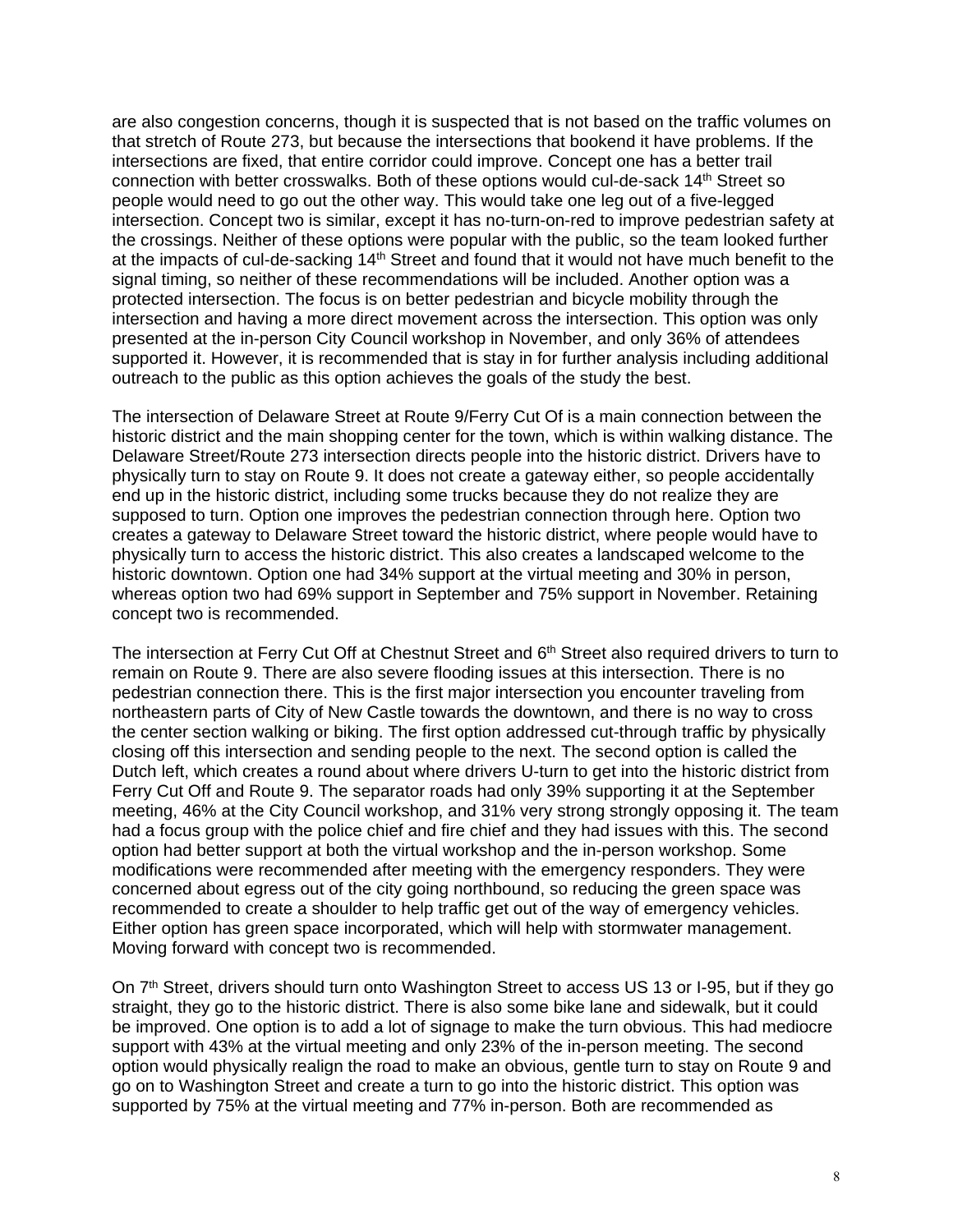concepts because option two might take time to implement, while adding signs can be done quickly and inexpensively.

Expanding on the network of bicycle and pedestrian facilities throughout New Castle is recommended. The School Lane project is already moving forward. The city currently has the Battery Park path and the Jack Markell Trail. This is expanding on that as well as working on connecting to some of the planned improvements up Route 9 that was were developed as part of the Route 9 Corridor Plan. This was well supported at both meetings with 93% supporting it at the virtual meeting and 73% at the in-person meeting. We recommend moving this forward. Each individual recommendation has its own timing and priority laid out in the report, but the bulk of this would be multiuse pathway with some of the big bikeway and sidewalk improvements separately. We are also recommending some of the Route 9 Paths Plan recommendations, because some of them of straddle the County and City of New Castle line.

Parking is a controversial subject in New Castle. The first location considered to expand parking was Chestnut Street and 2<sup>nd</sup> Street, close to the Delaware River. Only 39% supported it at the virtual meeting and 31% in person. Ms. Dunigan received many phone calls and emails voicing opposition. It will not be retained. The second location considered was at Chestnut Street and 4<sup>th</sup> Street. This location was considered by the community for a while, but there was concern about the distance of between the downtown and the parking. The idea was supported by 59% of the people attending the in-person meeting in November. This would be a good location accompanied by improvements to walkability on  $4<sup>th</sup>$  Street. With wayfinding, pedestrian scale lighting, and sidewalk improvements that could be a nice short walk.

There are few specific recommendations for flooding, except as projects move forward, they need to address stormwater management. Particularly that project at 6<sup>th</sup> Street, Chestnut Street, and Ferry Cut Off. There is a project south of Dobbinsville on the western portion of town that is in the TIP, so we recommend that moves forward. These ideas are supported by 82% at the virtual meeting and 88% in person, and we recommend retaining those. Probably the most popular item was the gateway concept, which is really improving the connections, both at the historic district boundary and some of the more distant parts of the City of New Castle to tie them in and give a uniform identity to the community. This was supported by over 90% at both the virtual and in-person meetings. Preliminary cost estimates for these as well as suggested timing and priority levels are included. Staff is working with consultants to prepare a draft of the report, provide it to our project partners for their review, and then present it at a final meeting which will probably be a City Council workshop.

Mr. Dan Janousek said that was a great presentation and all the work that was done in the community, because that is a lot of work and a lot of good feedback from the community. It will be tough to decide which project goes forward, but great effort. Ms. Dunigan said she appreciates that. For all the projects we have done, it has been kind of a learning experience figuring out how to get feedback in the age of COVID. Going forward, that kind of hybrid approach of having some stuff in person and some stuff virtual is going to be the new norm

# **INFORMATION ITEMS**

# **14. Staff Report**

Ms. Dunigan reported the following updates:

At the May 12<sup>th</sup> Council meeting, there were many action items. Council voted to adopt the Unified Planning Work Program, which is on the WILMAPCO website and has been sent to our federal partners for their approval. There were three TIP amendments, the Elk Neck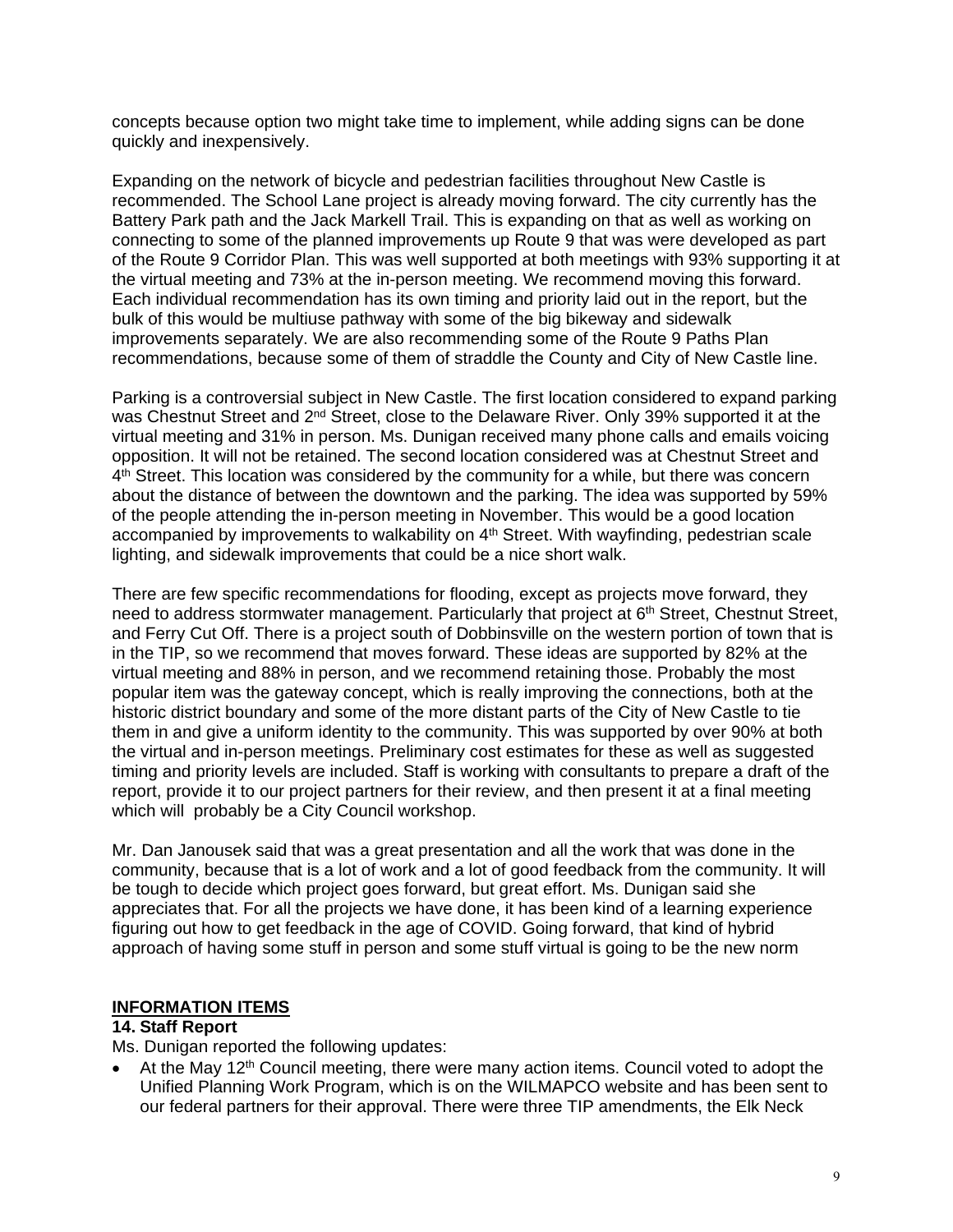Elementary School Safe Routes to School project, the Automated and Dynamic Paratransit Scheduling project, and the US 13 Bus-Bike-Right-Turn project, which were amended into the TIP. Council adopted the FY 2023 TIP, including the Air Quality Analysis, which is on the website, and Ms. Dunigan is happy to share a paper copy if needed. Two reports were endorsed by Council, the Port Circulation Study and Union Street Reconfiguration Project.

- The I-95 Cap Study had a meeting with various partners, including DelDOT, staff from City of Wilmington Public Works and Planning, and the fire department to discuss the possible impacts of closures of the bridges over I-95 and traffic calming measures for Adams and Jackson Streets. Staff will be doing the traffic analysis in June
- The second Concord Pike Master Plan Monitoring Committee meeting was WILMAPCO's first really planned out hybrid meeting with in-person and virtual components.
- Staff attended the APA National Conference in late April/early May.
- Staff is working with all three Arden communities on a Walkable Community Workshop. A kickoff meeting was held May 16<sup>th</sup>. The Walkable Community Workshop will be in August
- RFPs are out now for Southbridge and Ardens studies. They can be found on the website.
- The Healthy Behaviors and Outcomes Transportation and Land Use Correlations Data Report is on the website.
- The Route 9 Monitoring Committee will meet May  $19<sup>th</sup>$ .
- May 20<sup>th</sup> is Bike to Work Day in Newark and WILMAPCO will be part of that event.
- WILMAPCO Staff is coordinating with staff from DelDOT and MDOT on the project list for our Regional Transportation Plan Update, and we appreciate all the feedback we have been getting from both agencies. We will have more to share with the TAC soon.
- WILMAPCO, Tropo, and the Air Quality Partnership were part of the last Wilmington Open Streets event on Market Street on April 23<sup>rd</sup>. The next Wilmington Open Streets event will be Saturday, May 21<sup>st</sup>. This will be on Washington Street between 31<sup>st</sup> Street and Matson Run Parkway from 1:00-4:00 PM.
- Staff attended the DelDOT  $4<sup>th</sup>$  Street workshop on May  $3<sup>rd</sup>$ .
- WILMAPCO hosted the DART Community Conversation meeting on May 9<sup>th</sup>.
- Staff will exhibit the Route 9 Master Plan at Community Resilience Day on June 11<sup>th</sup>.
- Staff will be participating at an MPO Roundtable on June 24<sup>th</sup>.
- The July 7<sup>th</sup> Air Quality Partnership will be at the Energize Delaware Facebook live event.

# **OTHER BUSINESS:**

Ms. Dunigan said this was our first attempted hybrid meeting and TAC members opted for Zoom so if that is the preference, or if members would like give hybrid another go, we welcome feedback. Ms. Dunigan would also welcome feedback on how to make the Zoom virtual meetings more engaging and get more feedback from members, because she feels that there is less conversation than there used to be when the meetings were in person. If the preference is Zoom, how can we make it better? And, if members want to keep going with the hybrid format, feedback is definitely welcome.

Ms. Marvina Cephas said DNREC is having two public workshops on May  $25<sup>th</sup>$  to let the public comment and ask questions on amendments that are proposed to regulations 1126 and 1131, the Emissions Inspection Program. They are seeking to make Sussex County the same program with Kent and New Castle County, and they also added language to both regulations to prevent vehicle tampering. She will share the link and asks members to please share it with their network, and please attend, if they have the time. The first workshop will be at 10 AM and the last one will be at 6 PM.